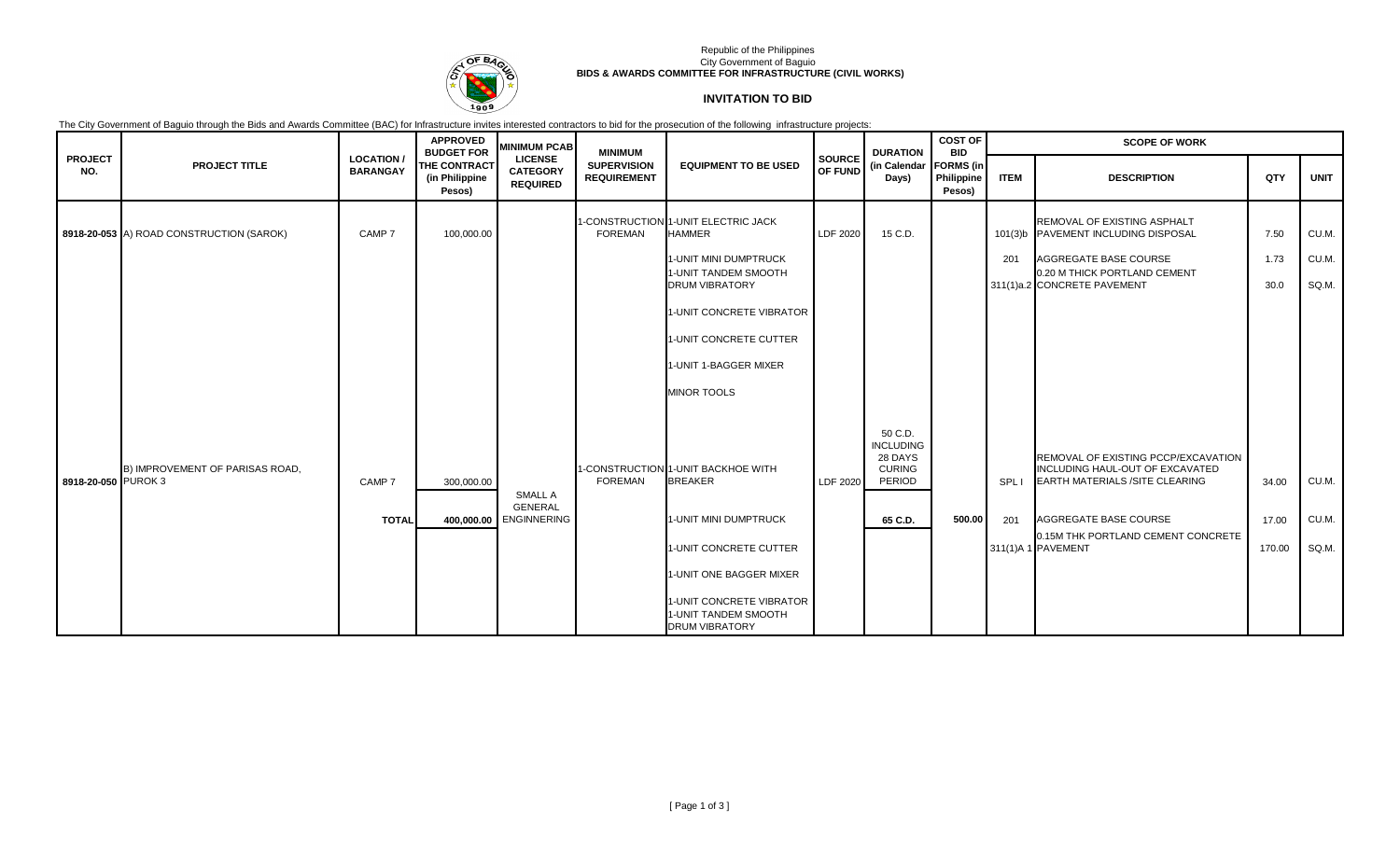

## Republic of the Philippines City Government of Baguio **BIDS & AWARDS COMMITTEE FOR INFRASTRUCTURE (CIVIL WORKS)**

# **INVITATION TO BID**

The City Government of Baguio through the Bids and Awards Committee (BAC) for Infrastructure invites interested contractors to bid for the prosecution of the following infrastructure projects:

|                       |                                                                                                                                                               |                                     | <b>APPROVED</b><br><b>BUDGET FOR</b>            | <b>MINIMUM PCAB</b>                                        | <b>MINIMUM</b>                           |                                                                |                          | <b>DURATION</b>       | <b>COST OF</b><br><b>BID</b>             | <b>SCOPE OF WORK</b>    |                                                                                    |              |                |  |
|-----------------------|---------------------------------------------------------------------------------------------------------------------------------------------------------------|-------------------------------------|-------------------------------------------------|------------------------------------------------------------|------------------------------------------|----------------------------------------------------------------|--------------------------|-----------------------|------------------------------------------|-------------------------|------------------------------------------------------------------------------------|--------------|----------------|--|
| <b>PROJECT</b><br>NO. | <b>PROJECT TITLE</b>                                                                                                                                          | <b>LOCATION/</b><br><b>BARANGAY</b> | <b>THE CONTRACT</b><br>(in Philippine<br>Pesos) | <b>LICENSE</b><br><b>CATEGORY</b><br><b>REQUIRED</b>       | <b>SUPERVISION</b><br><b>REQUIREMENT</b> | <b>EQUIPMENT TO BE USED</b>                                    | <b>SOURCE</b><br>OF FUND | (in Calendar<br>Days) | <b>FORMS</b> (in<br>Philippine<br>Pesos) | <b>ITEM</b>             | <b>DESCRIPTION</b>                                                                 | QTY          | <b>UNIT</b>    |  |
| 015                   | DRRM-TF-20-INSTALLATION OF DRY STAND PIPES AT<br>PUROK 1 AND 2                                                                                                | <b>CRESENCIA</b><br>VILLAGE         |                                                 | <b>SMALL A</b><br><b>GENERAL</b><br>500,000.00 ENGINNERING | <b>FOREMAN</b>                           | -CONSTRUCTION 1-UNIT ELECTRIC<br><b>JACKHAMMER</b>             | <b>DRRM</b><br>2020 TF   | 52 C.D.               | 500.00                                   | 103                     | STRUCTURE EXCAVATION (COMBINATION<br>OF COMMON SOIL AND EXISTING<br>PATHWAY)       | 35.00        | CU.M.          |  |
|                       |                                                                                                                                                               |                                     |                                                 |                                                            |                                          | 1-UNIT CONCRETE CUTTER                                         |                          |                       |                                          | 104                     | <b>EMBANKMENT</b>                                                                  | 28.00        | CU.M.          |  |
|                       |                                                                                                                                                               |                                     |                                                 |                                                            |                                          | 1-UNIT G.I. PIPE THREADER                                      |                          |                       |                                          | 404                     | <b>REINFORCING STEEL BAR</b>                                                       | 118.00       | KGS.           |  |
|                       |                                                                                                                                                               |                                     |                                                 |                                                            |                                          | 1-UNIT WELDING MACHINE                                         |                          |                       |                                          | SPL                     | DRY STAND PIPE AND PIPE LAYING                                                     | 216.00       | LN.M.          |  |
|                       |                                                                                                                                                               |                                     |                                                 |                                                            |                                          | 1-UNIT GRINDING MACHINE                                        |                          |                       |                                          | SPL II                  | <b>RESTORATION OF CONCRETE PATHWAY</b>                                             | 81.00        | SQ.M.          |  |
|                       |                                                                                                                                                               |                                     |                                                 |                                                            |                                          | 1-UNIT CONCRETE VIBRATOR                                       |                          |                       |                                          | SPL III                 | <b>CONCRETE WORKS</b>                                                              | 2.00         | CU.M.          |  |
|                       |                                                                                                                                                               |                                     |                                                 |                                                            |                                          | 1-UNIT SPEED CUTTER                                            |                          |                       |                                          | SPL IV                  | <b>STEEL GRILLS</b>                                                                | 4.00         | <b>SETS</b>    |  |
|                       |                                                                                                                                                               |                                     |                                                 |                                                            |                                          |                                                                |                          |                       |                                          | SPL V                   | REINSTALLATION, ADJUSTMENT, AND<br><b>REPAINTING OF EXISTING RAILINGS</b>          | 216.00       | LN.M.          |  |
|                       |                                                                                                                                                               |                                     |                                                 |                                                            |                                          |                                                                |                          |                       |                                          |                         | SPL VI HAULING OF CONSTRUCTION MATERIALS                                           | 26.00        | CU.M.          |  |
|                       | A) CONCRETING AND REHABILITATION OF<br>THE BARANGAY ROAD INFRONT OF THE DAY<br>CARE CENTER INFRONT OF TODYOG<br>8918-20-178 RESIDENCE AT SAN VICENTE BARANGAY | <b>SAN VICENTE</b>                  | 100,000.00                                      |                                                            | -CONSTRUCTION<br><b>FOREMAN</b>          | 1-UNIT MINI DUMP TRUCK<br>1-UNIT VIBRATORY RAMMER<br>(4HP)     | LDF 2020                 | 16 C.D.               |                                          | SPL <sub>1</sub><br>201 | EXCAVATION INCLUDING DISPOSAL AND<br><b>SITE CLEARING</b><br>AGGREGATE BASE COURSE | 7.69<br>2.02 | CU.M.<br>CU.M. |  |
|                       |                                                                                                                                                               |                                     |                                                 |                                                            |                                          | 1-UNIT 1 BAGGER MIXER                                          |                          |                       |                                          |                         | 0.15M THICK PORTLAND CEMENT<br>311(1)A.2 CONCRETE PAVEMENT                         | 38.45        | SQ.M.          |  |
|                       |                                                                                                                                                               |                                     |                                                 |                                                            |                                          | <b>I-UNIT CONCRETE VIBRATOR</b>                                |                          |                       |                                          |                         |                                                                                    |              |                |  |
|                       |                                                                                                                                                               |                                     |                                                 |                                                            |                                          | 1-UNIT CONCRETE CUTTER<br>1-UNIT ELECTRIC<br><b>JACKHAMMER</b> |                          |                       |                                          |                         |                                                                                    |              |                |  |
|                       | B) INSTALLATION OF ROAD RAILINGS OF THE<br>8918-20-181 ROAD GOING TO THE BARANGAY                                                                             | <b>SAN VICENTE</b>                  | 100,000.00                                      | <b>SMALL A</b>                                             | -CONSTRUCTION<br><b>FOREMAN</b>          | 1-UNIT MINI DUMPTRUCK                                          | LDF 2020                 | 15 C.D.               |                                          | SPL I                   | STRUCTURAL EXCAVATION WITH<br><b>CLEARING</b>                                      | 0.82         | CU.M.          |  |
|                       |                                                                                                                                                               | <b>TOTAL</b>                        | 200,000.00                                      | <b>GENERAL</b><br><b>ENGINNERING</b>                       |                                          | 1-UNIT 1 ANGLE GRINDER                                         |                          | 31 C.D.               | 500.00                                   | SPL II                  | <b>ROAD RAILINGS</b>                                                               | 15.00        | L.M.           |  |
|                       |                                                                                                                                                               |                                     |                                                 |                                                            |                                          | 2-UNITS WELDING MACHINE                                        |                          |                       |                                          |                         |                                                                                    |              |                |  |
|                       |                                                                                                                                                               |                                     |                                                 |                                                            |                                          | 1-UNIT SPEED CUTTER<br>1-UNIT ELECTRIC<br><b>JACKHAMMER</b>    |                          |                       |                                          |                         |                                                                                    |              |                |  |

[ Page 2 of 3 ]